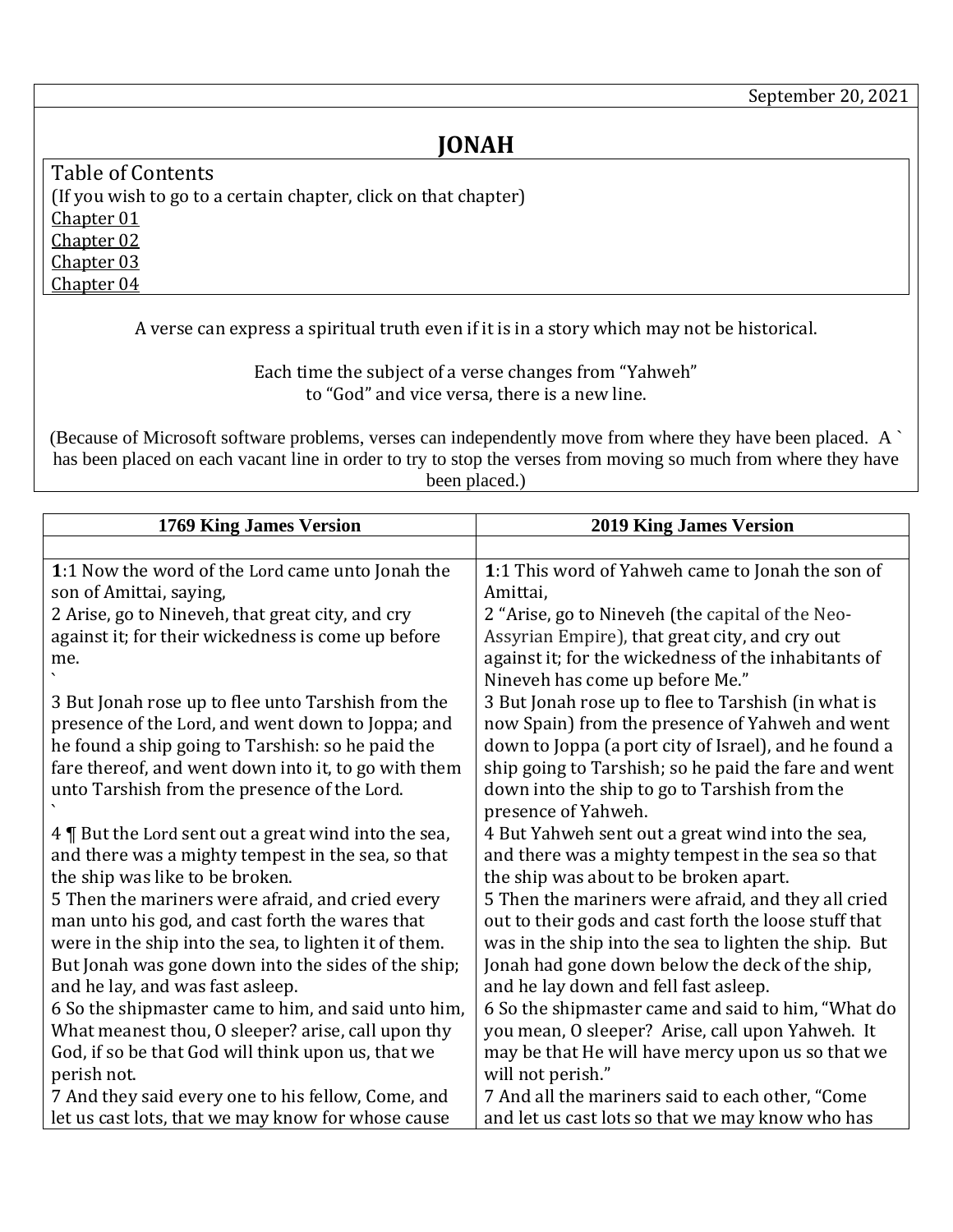<span id="page-1-0"></span>

| this evil is upon us. So they cast lots, and the lot fell                                                                                             | caused this evil to come upon us." So they cast lots,                                                                                                     |
|-------------------------------------------------------------------------------------------------------------------------------------------------------|-----------------------------------------------------------------------------------------------------------------------------------------------------------|
| upon Jonah.                                                                                                                                           | and the lot fell upon Jonah.                                                                                                                              |
| 8 Then said they unto him, Tell us, we pray thee, for                                                                                                 | 8 Then they said to him, "Please tell us who has                                                                                                          |
| whose cause this evil is upon us; What is thine                                                                                                       | caused this evil to come upon us. What is your                                                                                                            |
| occupation? and whence comest thou? what is thy                                                                                                       | occupation? And where did you come from? What                                                                                                             |
| country? and of what people art thou?                                                                                                                 | is your country? And of what people are you?"                                                                                                             |
| 9 And he said unto them, I am an Hebrew; and I fear                                                                                                   | 9 And Jonah said to them, "I am a Hebrew, and I fear                                                                                                      |
| the Lord, the God of heaven, which hath made the                                                                                                      | Yahweh the Deity of the heavens which has made                                                                                                            |
| sea and the dry land.                                                                                                                                 | the sea and the dry land."                                                                                                                                |
| 10 Then were the men exceedingly afraid, and said                                                                                                     | 10 Then the sailors were exceedingly afraid and                                                                                                           |
| unto him, Why hast thou done this? For the men                                                                                                        | said to him, "Why have you done this?" For the                                                                                                            |
| knew that he fled from the presence of the Lord,                                                                                                      | sailors knew that Jonah fled from the presence of                                                                                                         |
| because he had told them.                                                                                                                             | Yahweh because he had told them.                                                                                                                          |
| 11   Then said they unto him, What shall we do                                                                                                        | 11 Then they said to him, "What shall we do to you                                                                                                        |
| unto thee, that the sea may be calm unto us? for the                                                                                                  | so that the sea may be calm for us?" For the sea was                                                                                                      |
| sea wrought, and was tempestuous.                                                                                                                     | rising and was tempestuous.                                                                                                                               |
| 12 And he said unto them, Take me up, and cast me                                                                                                     | 12 And he said to them, "Take me up and cast me                                                                                                           |
| forth into the sea; so shall the sea be calm unto you:                                                                                                | forth into the sea so that the sea shall be calm to                                                                                                       |
| for I know that for my sake this great tempest is                                                                                                     | you, for I know that for my sake this great tempest                                                                                                       |
| upon you.                                                                                                                                             | is upon you."                                                                                                                                             |
| 13 Nevertheless the men rowed hard to bring it to                                                                                                     | 13 Nevertheless, the sailors rowed hard to bring the                                                                                                      |
| the land; but they could not: for the sea wrought,                                                                                                    | ship to the land, but they could not; for the sea was                                                                                                     |
| and was tempestuous against them.                                                                                                                     | worsening and was tempestuous against them.                                                                                                               |
| 14 Wherefore they cried unto the Lord, and said, We                                                                                                   | 14 Therefore, they cried out to Yahweh, saying, "We                                                                                                       |
| beseech thee, O Lord, we beseech thee, let us not                                                                                                     | beg You, O Yahweh; we beg You; do not let us perish                                                                                                       |
| perish for this man's life, and lay not upon us                                                                                                       | for this man's life, and do not lay upon us innocent                                                                                                      |
| innocent blood: for thou, O Lord, hast done as it                                                                                                     | blood; for you, O Yahweh, have done as it pleased                                                                                                         |
| pleased thee.                                                                                                                                         | you."                                                                                                                                                     |
| 15 So they took up Jonah, and cast him forth into                                                                                                     | 15 So they took up Jonah and cast him forth into the                                                                                                      |
| the sea: and the sea ceased from her raging.<br>16 Then the men feared the Lord exceedingly, and<br>offered a sacrifice unto the Lord, and made vows. | sea, and the sea ceased from its raging.<br>16 Then the sailors were exceedingly fearful of<br>Yahweh and offered a sacrifice to Yahweh and made<br>vows. |
| 17   Now the Lord had prepared a great fish to                                                                                                        | 17 Now Yahweh had prepared a great fish to                                                                                                                |
| swallow up Jonah. And Jonah was in the belly of the                                                                                                   | swallow up Jonah. And Jonah was in the belly of the                                                                                                       |
| fish three days and three nights.                                                                                                                     | fish three days and three nights.                                                                                                                         |
|                                                                                                                                                       |                                                                                                                                                           |
| 2:1 When Jonah prayed unto the Lord his God out of                                                                                                    | 2:1 When Jonah prayed to Yahweh his Deity out of                                                                                                          |
| the fish's belly,                                                                                                                                     | the fish's belly,                                                                                                                                         |
| 2 And said, I cried by reason of mine affliction unto                                                                                                 | 2 and said, "I cried out because of my affliction to                                                                                                      |
| the Lord, and he heard me; out of the belly of hell                                                                                                   | Yahweh, and He heard me; out of the belly of hell I                                                                                                       |
| cried I, and thou heardest my voice.                                                                                                                  | cried out, and You heard my voice.                                                                                                                        |
| 3 For thou hadst cast me into the deep, in the midst                                                                                                  | 3 "For You had cast me into the deep in the midst of                                                                                                      |
| of the seas; and the floods compassed me about: all                                                                                                   | the seas, and the floods of water encompassed me;                                                                                                         |
| thy billows and thy waves passed over me.                                                                                                             | all Your billows and Your waves passed over me.                                                                                                           |
| 4 Then I said, I am cast out of thy sight; yet I will                                                                                                 | 4 "Then I said, 'I am cast out of Your sight, yet I will                                                                                                  |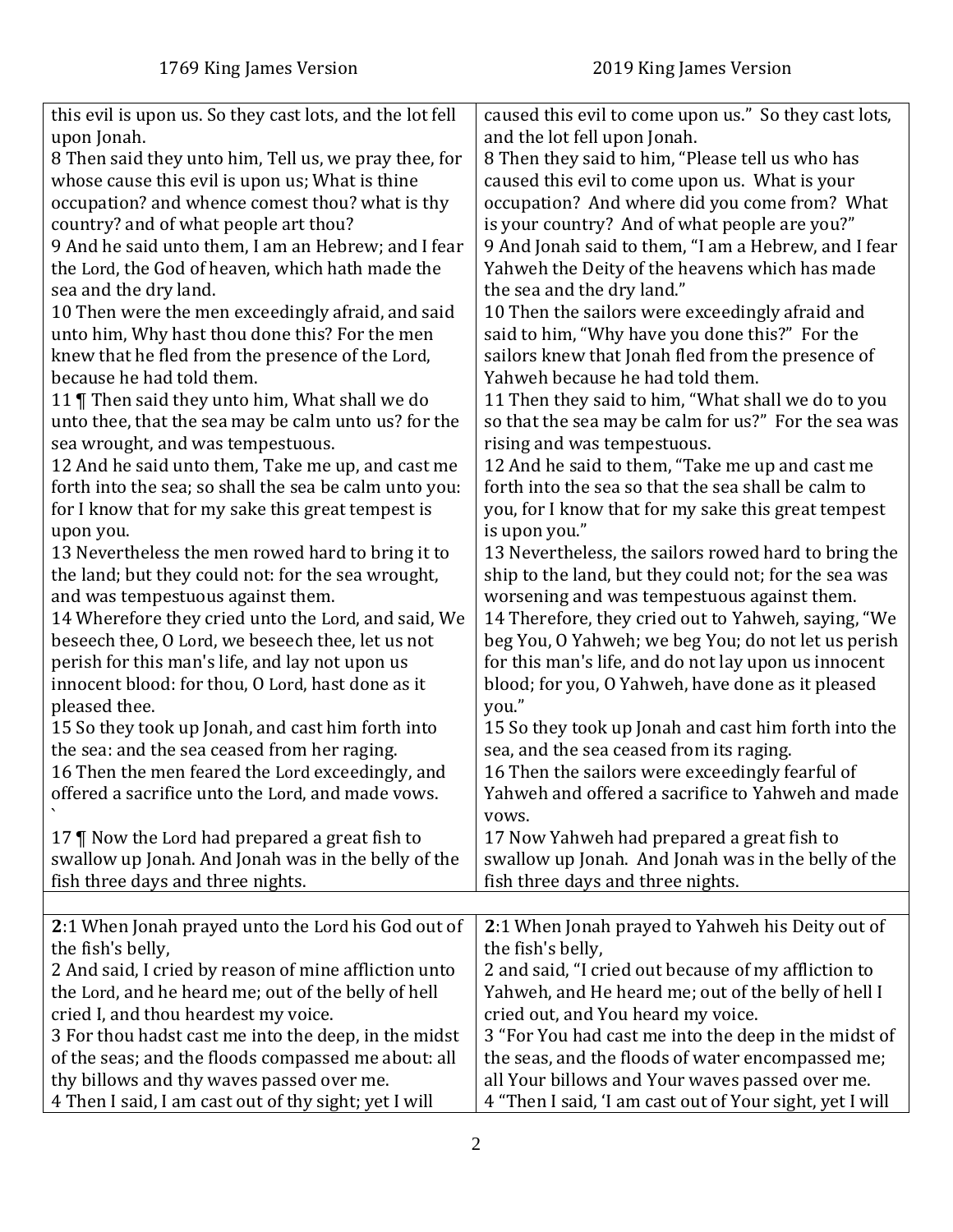<span id="page-2-0"></span>

| look again toward thy holy temple.<br>5 The waters compassed me about, even to the soul:<br>the depth closed me round about, the weeds were<br>wrapped about my head.<br>6 I went down to the bottoms of the mountains; the<br>earth with her bars was about me for ever: yet hast<br>thou brought up my life from corruption, O Lord my<br>God.<br>7 When my soul fainted within me I remembered<br>the Lord: and my prayer came in unto thee, into<br>thine holy temple.<br>8 They that observe lying vanities forsake their own<br>mercy.<br>9 But I will sacrifice unto thee with the voice of<br>thanksgiving; I will pay that that I have vowed.<br>Salvation is of the Lord.<br>10 $\P$ And the Lord spake unto the fish, and it | look again toward Your holy temple.'<br>5 "The waters encompassed me, even to the soul;<br>the depth closed around me; the weeds were<br>wrapped around my head.<br>6 "I went down to the bottom of the mountains; the<br>earth with her bars was about me forever; yet You<br>have brought up my life from corruption, O Yahweh<br>my Deity.<br>7 "When my soul [sprit] fainted within me, I<br>remembered Yahweh; and my prayer came to You,<br>into Your holy temple.<br>8 "Those who observe lying vanities forsake their<br>own mercy.<br>9 "But I will sacrifice to You with the voice of<br>thanksgiving; I will pay that which I have vowed.<br>Salvation is of Yahweh."<br>10 And Yahweh spoke to the fish, and it vomited out |
|-----------------------------------------------------------------------------------------------------------------------------------------------------------------------------------------------------------------------------------------------------------------------------------------------------------------------------------------------------------------------------------------------------------------------------------------------------------------------------------------------------------------------------------------------------------------------------------------------------------------------------------------------------------------------------------------------------------------------------------------|-----------------------------------------------------------------------------------------------------------------------------------------------------------------------------------------------------------------------------------------------------------------------------------------------------------------------------------------------------------------------------------------------------------------------------------------------------------------------------------------------------------------------------------------------------------------------------------------------------------------------------------------------------------------------------------------------------------------------------------------|
| vomited out Jonah upon the dry land.                                                                                                                                                                                                                                                                                                                                                                                                                                                                                                                                                                                                                                                                                                    | Jonah upon the dry land.                                                                                                                                                                                                                                                                                                                                                                                                                                                                                                                                                                                                                                                                                                                |
| 3:1 And the word of the Lord came unto Jonah the                                                                                                                                                                                                                                                                                                                                                                                                                                                                                                                                                                                                                                                                                        | 3:1 And this word of Yahweh came to Jonah the                                                                                                                                                                                                                                                                                                                                                                                                                                                                                                                                                                                                                                                                                           |
| second time, saying,                                                                                                                                                                                                                                                                                                                                                                                                                                                                                                                                                                                                                                                                                                                    | second time,                                                                                                                                                                                                                                                                                                                                                                                                                                                                                                                                                                                                                                                                                                                            |
| 2 Arise, go unto Nineveh, that great city, and preach                                                                                                                                                                                                                                                                                                                                                                                                                                                                                                                                                                                                                                                                                   | 2 "Arise, go to Nineveh, that great city, and preach                                                                                                                                                                                                                                                                                                                                                                                                                                                                                                                                                                                                                                                                                    |
| unto it the preaching that I bid thee.<br>3 So Jonah arose, and went unto Nineveh, according                                                                                                                                                                                                                                                                                                                                                                                                                                                                                                                                                                                                                                            | to it the preaching that I bid you."<br>3 So Jonah arose and went to Nineveh according to                                                                                                                                                                                                                                                                                                                                                                                                                                                                                                                                                                                                                                               |
| to the word of the Lord. Now Nineveh was an                                                                                                                                                                                                                                                                                                                                                                                                                                                                                                                                                                                                                                                                                             | the word of Yahweh. Now Nineveh was an                                                                                                                                                                                                                                                                                                                                                                                                                                                                                                                                                                                                                                                                                                  |
| exceeding great city of three days' journey.                                                                                                                                                                                                                                                                                                                                                                                                                                                                                                                                                                                                                                                                                            | exceedingly great city, requiring three days' journey<br>to walk through it.                                                                                                                                                                                                                                                                                                                                                                                                                                                                                                                                                                                                                                                            |
| 4 And Jonah began to enter into the city a day's                                                                                                                                                                                                                                                                                                                                                                                                                                                                                                                                                                                                                                                                                        | 4 And Jonah began to enter into the city a day's                                                                                                                                                                                                                                                                                                                                                                                                                                                                                                                                                                                                                                                                                        |
| journey, and he cried, and said, Yet forty days, and                                                                                                                                                                                                                                                                                                                                                                                                                                                                                                                                                                                                                                                                                    | journey, and he cried out, "Yahweh says, 'In forty                                                                                                                                                                                                                                                                                                                                                                                                                                                                                                                                                                                                                                                                                      |
| Nineveh shall be overthrown.                                                                                                                                                                                                                                                                                                                                                                                                                                                                                                                                                                                                                                                                                                            | days Nineveh shall be overthrown unless its people<br>repent."                                                                                                                                                                                                                                                                                                                                                                                                                                                                                                                                                                                                                                                                          |
| 5   So the people of Nineveh believed God, and                                                                                                                                                                                                                                                                                                                                                                                                                                                                                                                                                                                                                                                                                          | 5 So the people of Nineveh believed Yahweh and                                                                                                                                                                                                                                                                                                                                                                                                                                                                                                                                                                                                                                                                                          |
| proclaimed a fast, and put on sackcloth, from the                                                                                                                                                                                                                                                                                                                                                                                                                                                                                                                                                                                                                                                                                       | proclaimed a fast and put on sackcloth from the                                                                                                                                                                                                                                                                                                                                                                                                                                                                                                                                                                                                                                                                                         |
| greatest of them even to the least of them.                                                                                                                                                                                                                                                                                                                                                                                                                                                                                                                                                                                                                                                                                             | greatest of them even to the least of them.                                                                                                                                                                                                                                                                                                                                                                                                                                                                                                                                                                                                                                                                                             |
| 6 For word came unto the king of Nineveh, and he<br>arose from his throne, and he laid his robe from                                                                                                                                                                                                                                                                                                                                                                                                                                                                                                                                                                                                                                    | 6 For word came to the king of Nineveh, and he<br>arose from his throne, and he took off his robe and                                                                                                                                                                                                                                                                                                                                                                                                                                                                                                                                                                                                                                   |
| him, and covered him with sackcloth, and sat in                                                                                                                                                                                                                                                                                                                                                                                                                                                                                                                                                                                                                                                                                         | put on sackcloth and sat in ashes.                                                                                                                                                                                                                                                                                                                                                                                                                                                                                                                                                                                                                                                                                                      |
| ashes.                                                                                                                                                                                                                                                                                                                                                                                                                                                                                                                                                                                                                                                                                                                                  | 7 And he caused it to be proclaimed and published                                                                                                                                                                                                                                                                                                                                                                                                                                                                                                                                                                                                                                                                                       |
| 7 And he caused it to be proclaimed and published                                                                                                                                                                                                                                                                                                                                                                                                                                                                                                                                                                                                                                                                                       | through Nineveh by the decree of the king and his                                                                                                                                                                                                                                                                                                                                                                                                                                                                                                                                                                                                                                                                                       |
| through Nineveh by the decree of the king and his                                                                                                                                                                                                                                                                                                                                                                                                                                                                                                                                                                                                                                                                                       | nobles, saying, "Let neither people nor animals,                                                                                                                                                                                                                                                                                                                                                                                                                                                                                                                                                                                                                                                                                        |
| nobles, saying, Let neither man nor beast, herd nor                                                                                                                                                                                                                                                                                                                                                                                                                                                                                                                                                                                                                                                                                     | herd nor flock, taste anything; let them not eat, nor                                                                                                                                                                                                                                                                                                                                                                                                                                                                                                                                                                                                                                                                                   |
| flock, taste any thing: let them not eat, nor drink                                                                                                                                                                                                                                                                                                                                                                                                                                                                                                                                                                                                                                                                                     | drink water.                                                                                                                                                                                                                                                                                                                                                                                                                                                                                                                                                                                                                                                                                                                            |
| water.                                                                                                                                                                                                                                                                                                                                                                                                                                                                                                                                                                                                                                                                                                                                  | 8 "But let all people and animals be covered with                                                                                                                                                                                                                                                                                                                                                                                                                                                                                                                                                                                                                                                                                       |
| 8 But let man and beast be covered with sackcloth,<br>and cry mightily unto God: yea, let them turn every                                                                                                                                                                                                                                                                                                                                                                                                                                                                                                                                                                                                                               | sackcloth, and cry mightily to Yahweh; yes, let all of<br>them turn from their evil way and from the violence                                                                                                                                                                                                                                                                                                                                                                                                                                                                                                                                                                                                                           |
| one from his evil way, and from the violence that is                                                                                                                                                                                                                                                                                                                                                                                                                                                                                                                                                                                                                                                                                    | that is in their hands.                                                                                                                                                                                                                                                                                                                                                                                                                                                                                                                                                                                                                                                                                                                 |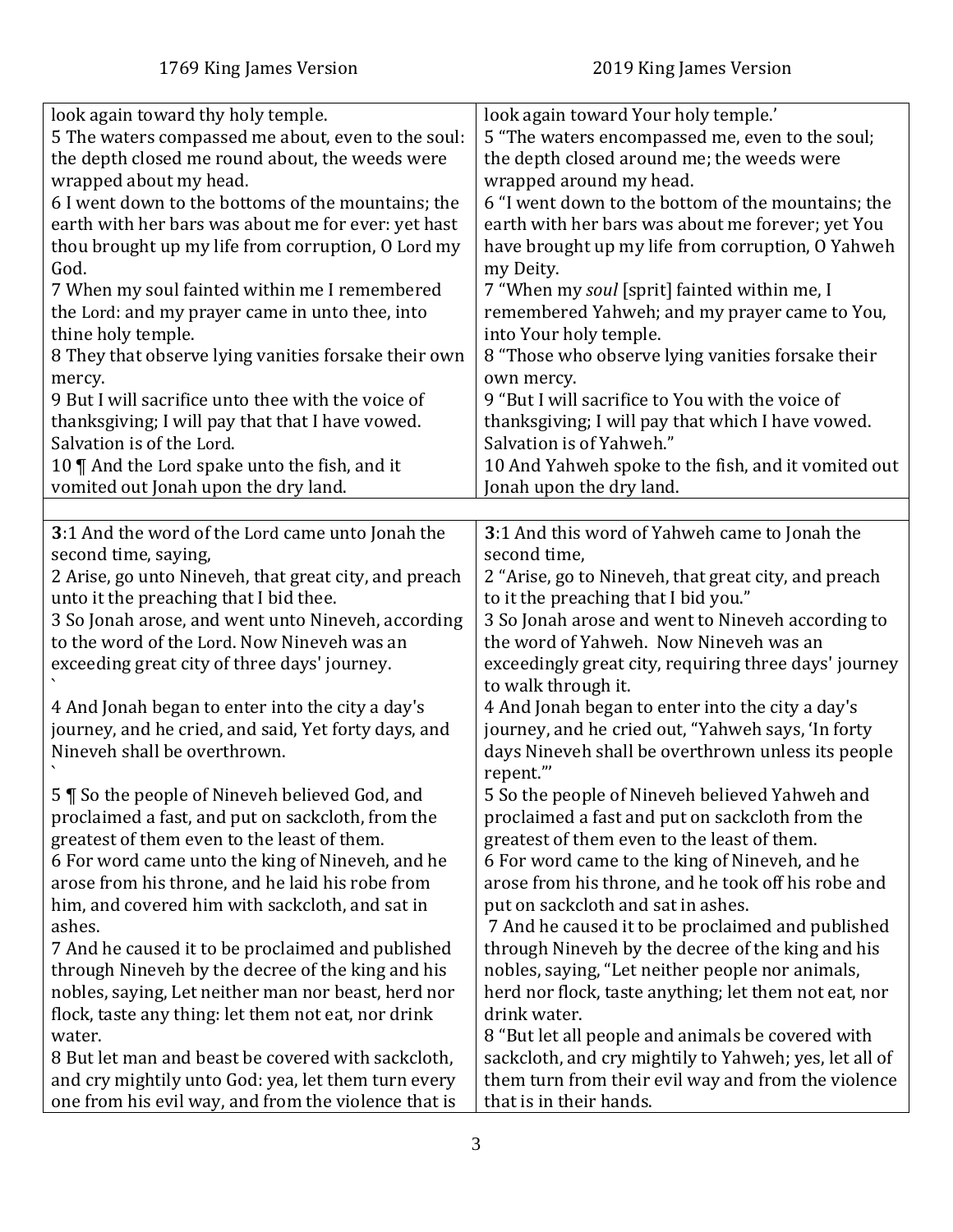<span id="page-3-0"></span>

| in their hands.<br>9 Who can tell if God will turn and repent, and turn<br>away from his fierce anger, that we perish not?<br>10    And God saw their works, that they turned<br>from their evil way; and God repented of the evil,<br>that he had said that he would do unto them; and he<br>did it not.                                                                                                                                                                                                                                                                                                                                                                                                                                                                                                                                                                                                                                                                                                                                                                                                                                                                                                                                                                                                                                                                                                                                                                                                                                                                     | 9 "Who can tell if Yahweh will turn and repent of<br>His fierce anger so that we do not perish?"<br>10 And Yahweh saw their works, that they turned<br>from their evil ways, and Yahweh repented of the<br>evil that He had said that He would do to them; and<br>He did not do it.                                                                                                                                                                                                                                                                                                                                                                                                                                                                                                                                                                                                                                                                                                                                                                                                                                                                                                                                                                                                                                                                                                                                                                                                                                                      |
|-------------------------------------------------------------------------------------------------------------------------------------------------------------------------------------------------------------------------------------------------------------------------------------------------------------------------------------------------------------------------------------------------------------------------------------------------------------------------------------------------------------------------------------------------------------------------------------------------------------------------------------------------------------------------------------------------------------------------------------------------------------------------------------------------------------------------------------------------------------------------------------------------------------------------------------------------------------------------------------------------------------------------------------------------------------------------------------------------------------------------------------------------------------------------------------------------------------------------------------------------------------------------------------------------------------------------------------------------------------------------------------------------------------------------------------------------------------------------------------------------------------------------------------------------------------------------------|------------------------------------------------------------------------------------------------------------------------------------------------------------------------------------------------------------------------------------------------------------------------------------------------------------------------------------------------------------------------------------------------------------------------------------------------------------------------------------------------------------------------------------------------------------------------------------------------------------------------------------------------------------------------------------------------------------------------------------------------------------------------------------------------------------------------------------------------------------------------------------------------------------------------------------------------------------------------------------------------------------------------------------------------------------------------------------------------------------------------------------------------------------------------------------------------------------------------------------------------------------------------------------------------------------------------------------------------------------------------------------------------------------------------------------------------------------------------------------------------------------------------------------------|
|                                                                                                                                                                                                                                                                                                                                                                                                                                                                                                                                                                                                                                                                                                                                                                                                                                                                                                                                                                                                                                                                                                                                                                                                                                                                                                                                                                                                                                                                                                                                                                               |                                                                                                                                                                                                                                                                                                                                                                                                                                                                                                                                                                                                                                                                                                                                                                                                                                                                                                                                                                                                                                                                                                                                                                                                                                                                                                                                                                                                                                                                                                                                          |
| 4:1 But it displeased Jonah exceedingly, and he was<br>very angry.<br>2 And he prayed unto the Lord, and said, I pray thee,<br>O Lord, was not this my saying, when I was yet in my<br>country? Therefore I fled before unto Tarshish: for I<br>knew that thou art a gracious God, and merciful,<br>slow to anger, and of great kindness, and repentest<br>thee of the evil.<br>3 Therefore now, O Lord, take, I beseech thee, my<br>life from me; for it is better for me to die than to<br>live.<br>4 Then said the Lord, Doest thou well to be angry?<br>5 So Jonah went out of the city, and sat on the east<br>side of the city, and there made him a booth, and sat<br>under it in the shadow, till he might see what would<br>become of the city.<br>6 And the Lord God prepared a gourd, and made it<br>to come up over Jonah, that it might be a shadow<br>over his head, to deliver him from his grief. So Jonah<br>was exceeding glad of the gourd.<br>7 But God prepared a worm when the morning rose<br>the next day, and it smote the gourd that it<br>withered.<br>8 And it came to pass, when the sun did arise, that<br>God prepared a vehement east wind; and the sun<br>beat upon the head of Jonah, that he fainted, and<br>wished in himself to die, and said, It is better for me<br>to die than to live.<br>9 And God said to Jonah, Doest thou well to be angry<br>for the gourd? And he said, I do well to be angry,<br>even unto death.<br>10 Then said the Lord, Thou hast had pity on the<br>gourd, for the which thou hast not laboured, neither | 4:1 But it displeased Jonah exceedingly, and he was<br>very angry.<br>2 And he prayed to Yahweh, saying, "I pray You,<br>Yahweh, was not this my thought when I was still in<br>my country? Therefore, I fled to Tarshish; for I<br>knew that you are a gracious Deity and merciful,<br>slow to anger and very kind, and that You have been<br>known to repent of evil.<br>3 "Therefore, O Yahweh, take, I beg you, my life<br>from me now; for it is better for me to die than to<br>live."<br>4 Then Yahweh said, "Do you well to be angry?"<br>5 Then Jonah went out of the city and sat on the east<br>side of the city, and he made a booth there and sat<br>under it in its shadow till he might see what would<br>become of the city.<br>6 And Yahweh prepared a gourd and made it come<br>up over Jonah so that it might shade his head to<br>deliver him from his grief. So Jonah was<br>exceedingly glad for the gourd.<br>7 But Yahweh prepared a worm when the morning<br>rose the next day, and it attacked the gourd, causing<br>it to wither.<br>8 And it came to pass when the sun rose, that<br>Yahweh prepared a strong east wind; and the sun<br>beat upon the head of Jonah so that he fainted and<br>wished to die and said, "It is better for me to die<br>than to live."<br>9 And God said to Jonah, "Do you well to be angry<br>for the gourd?" And Jonah said, "I do well to be<br>angry, even to death."<br>10 Then God said, "You have pitied the gourd for<br>which you did not labor, neither made it grow, |
| madest it grow; which came up in a night, and                                                                                                                                                                                                                                                                                                                                                                                                                                                                                                                                                                                                                                                                                                                                                                                                                                                                                                                                                                                                                                                                                                                                                                                                                                                                                                                                                                                                                                                                                                                                 | which came up in a night and perished in a night.                                                                                                                                                                                                                                                                                                                                                                                                                                                                                                                                                                                                                                                                                                                                                                                                                                                                                                                                                                                                                                                                                                                                                                                                                                                                                                                                                                                                                                                                                        |
| perished in a night:                                                                                                                                                                                                                                                                                                                                                                                                                                                                                                                                                                                                                                                                                                                                                                                                                                                                                                                                                                                                                                                                                                                                                                                                                                                                                                                                                                                                                                                                                                                                                          | 11 "And should I not spare Nineveh, that great city,                                                                                                                                                                                                                                                                                                                                                                                                                                                                                                                                                                                                                                                                                                                                                                                                                                                                                                                                                                                                                                                                                                                                                                                                                                                                                                                                                                                                                                                                                     |
| 11 And should not I spare Nineveh, that great city,                                                                                                                                                                                                                                                                                                                                                                                                                                                                                                                                                                                                                                                                                                                                                                                                                                                                                                                                                                                                                                                                                                                                                                                                                                                                                                                                                                                                                                                                                                                           | in which are more than one hundred twenty                                                                                                                                                                                                                                                                                                                                                                                                                                                                                                                                                                                                                                                                                                                                                                                                                                                                                                                                                                                                                                                                                                                                                                                                                                                                                                                                                                                                                                                                                                |
| wherein are more than sixscore thousand persons                                                                                                                                                                                                                                                                                                                                                                                                                                                                                                                                                                                                                                                                                                                                                                                                                                                                                                                                                                                                                                                                                                                                                                                                                                                                                                                                                                                                                                                                                                                               | thousand persons who cannot discern between                                                                                                                                                                                                                                                                                                                                                                                                                                                                                                                                                                                                                                                                                                                                                                                                                                                                                                                                                                                                                                                                                                                                                                                                                                                                                                                                                                                                                                                                                              |
| that cannot discern between their right hand and                                                                                                                                                                                                                                                                                                                                                                                                                                                                                                                                                                                                                                                                                                                                                                                                                                                                                                                                                                                                                                                                                                                                                                                                                                                                                                                                                                                                                                                                                                                              | their right hand and their left hand, and also much                                                                                                                                                                                                                                                                                                                                                                                                                                                                                                                                                                                                                                                                                                                                                                                                                                                                                                                                                                                                                                                                                                                                                                                                                                                                                                                                                                                                                                                                                      |